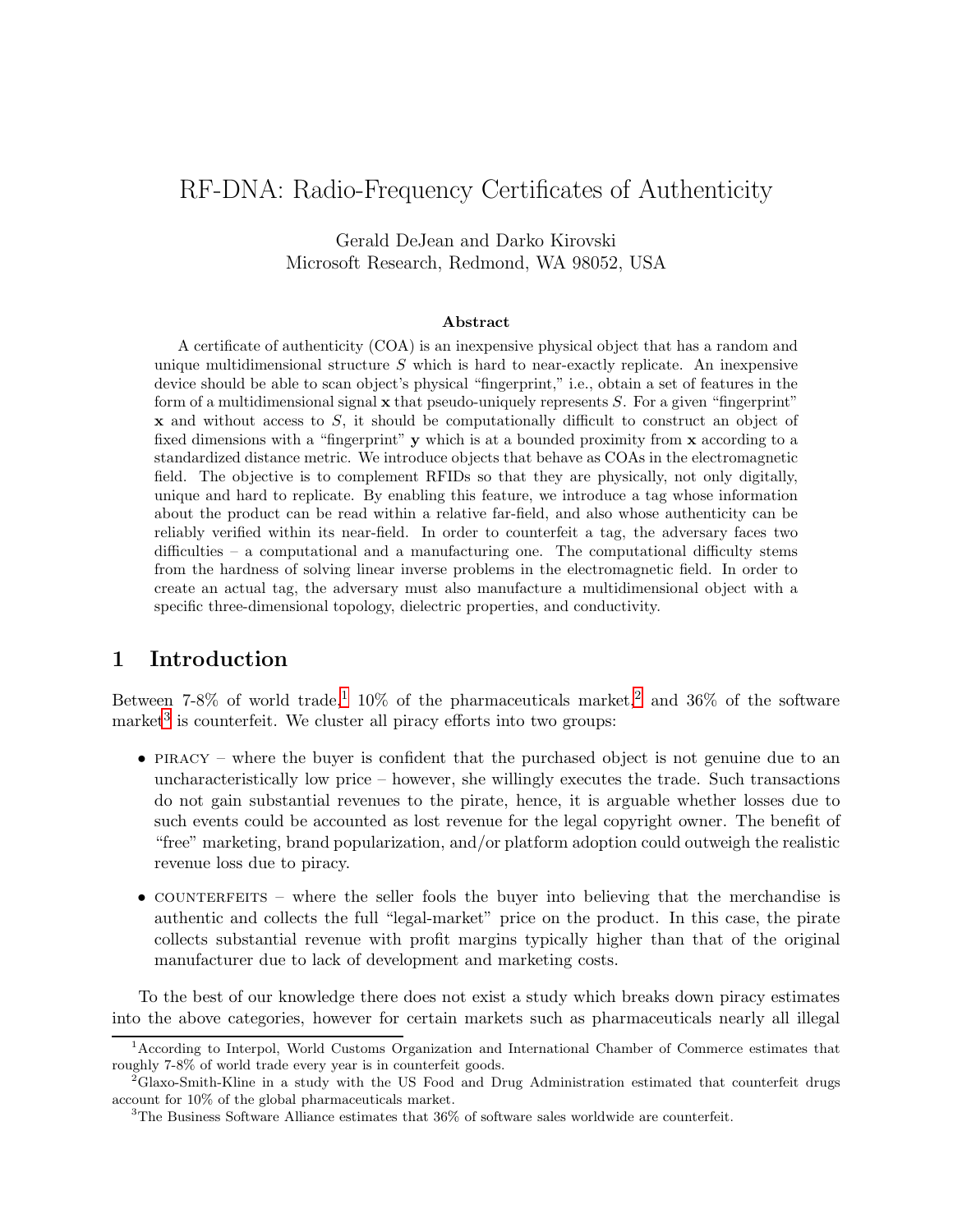trade can be claimed to be counterfeits. With hundreds of billions of dollars lost to counterfeits each year, we are the first to develop RF-DNA – unique RFIDs with an aim to address this problem. Note that traditional RFIDs with encoded digital information could be easily replicated and thus, are not capable of resolving the problem or tag authenticity.

### 1.1 Certificate of Authenticity

A certificate of authenticity (COA) is a digitally signed physical object of fixed dimensions that has a random unique structure which satisfies the following requirements:

- R1 the cost of creating and signing original COAs is small, relative to a desired level of security,
- R2 the cost of manufacturing a COA instance is several orders of magnitude lower than the cost of near-exact replication of the unique and random physical structure of this instance, and
- R3 the cost of verifying the authenticity of a signed COA is small, again relative to a desired level of security.

The key to the analysis of COA instances is the extraction of its "fingerprint," i.e., a set of features that reliably represents its multi-dimensional structure. This process is typically based on a specific physical phenomenon and produces a cardinality-N vector of complex numbers  $\mathbf{x} \in \mathbb{C}^{N}$ . This imposes that:

R4 it should be computationally difficult to construct an object of fixed dimensions with a "fingerprint" y such that  $||\mathbf{x} - \mathbf{y}|| < \delta$ , where x is a given "fingerprint" of an unknown COA instance and  $\delta$  bounds the proximity of x and y with respect to a standardized distance metric  $|| \cdot ||$ .

An additional requirement, mainly impacted by a desired level of usability, is that a COA must be robust to ordinary wear and tear. COA instances can be created in numerous ways. For example, when covering a surface with an epoxy substrate, its particles form a low-rise but random 3D landscape which uniquely reflects light directed from a certain angle – COAs based upon this idea were first proposed by Bauder and Simmons from the Sandia National Labs and used for weapons control during The Cold War [\[1\]](#page-11-0).

### 1.2 Radio Frequency COAs

We investigate which objects behave as COAs in the electromagnetic (EM) field and the kind of properties they offer as counterfeit deterrents. Radio frequency (RF) COAs are built based upon several near-field phenomena that EM waves exhibit when interacting with complex, random, and dense objects:

- Arbitrary dielectric or conductive objects with topologies proportional in size to wave's wavelength behave as significant EM scatterers [\[2\]](#page-11-1), i.e., they reradiate large amount of EM energy into free space.
- The refraction and reflection of EM waves at the boundary of two media can produce hardto-predict near-field effects; the phenomenon can be modeled using the Maxwell equations or the generalized Ewald-Oseen extinction theorem [\[3,](#page-11-2) [4,](#page-11-3) [5\]](#page-11-4).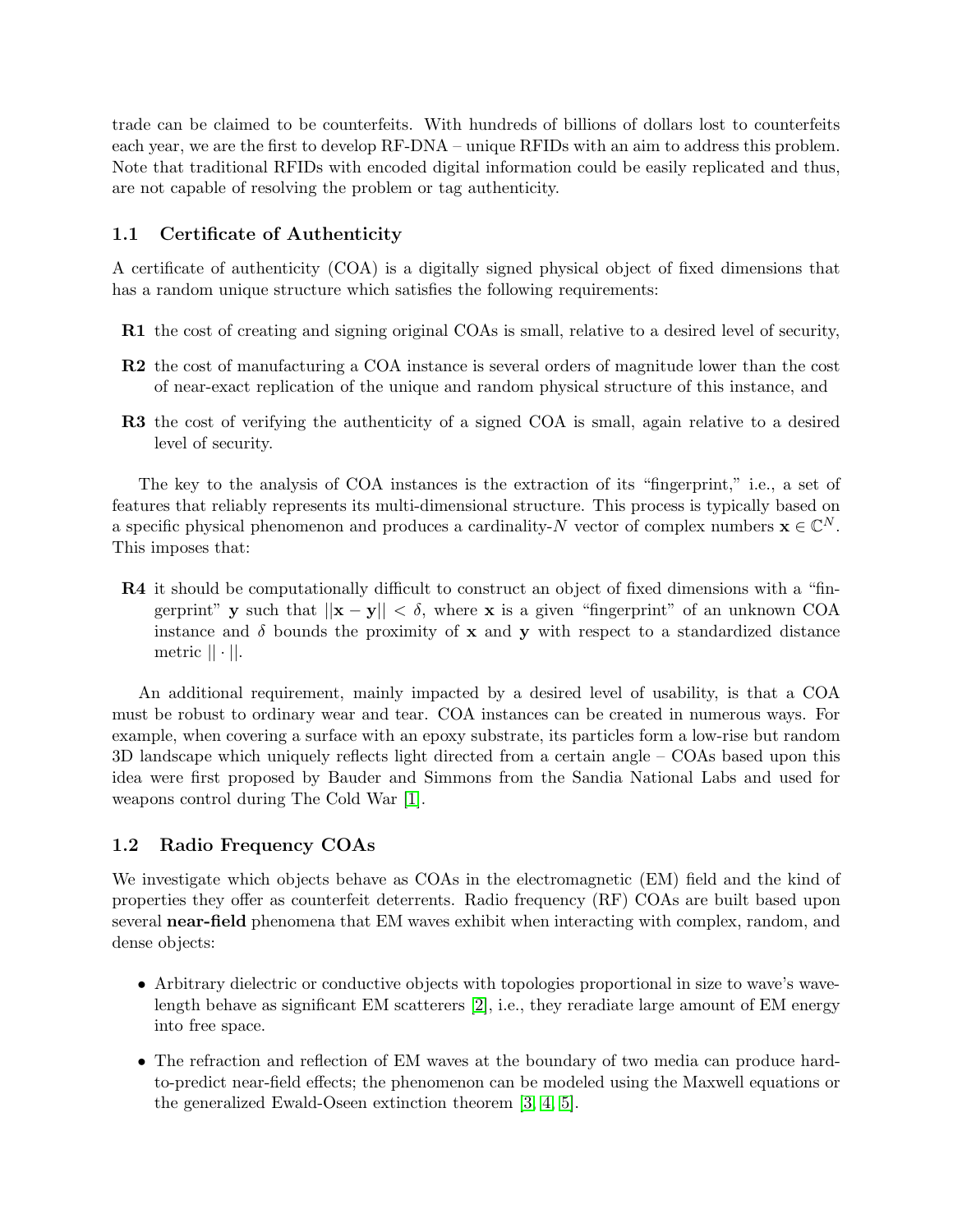In general, an object created as a random constellation of small (diameter > 1mm) randomlyshaped conductive and/or dielectric objects should have distinct behavior in its near-field when exposed to EM waves coming from a specific point and with frequencies across the RF spectrum (up to 300GHz). The key to system efficacy is to produce a reader capable of reliably extracting an RF "fingerprint" from a COA instance in the high, but still inexpensive range of frequencies (e.g., 5-6GHz). For example, in order to disturb the near-field of the COA instance, we build it as a collection of randomly bent, thin conductive wires with lengths randomly set within 3-7cm. The wires are integrated into a single object using a transparent dielectric sealant illustrated in Figure [1.](#page-2-0) The sealant fixes wires' positions within a single object once for all. The type of sealant used could affect greatly the invariance to moisture, stretching, wear-and-tear, and other hazards. In this paper we do not address these effects – we speculate that materials with desired characteristics could be produced in an inexpensive fashion [\[6\]](#page-11-5).



<span id="page-2-0"></span>Figure 1: (left) Examples of RF-DNA instances built from copper wire, play-doh and Dragon Skin<sup>TM</sup>. The instances were created using standard 22gauge copper wire as a conductive resonator, Play-Doh objects of different shape and Dragon Skin<sup>TM</sup>silicone rubber as sealant. They were all equally sized at  $25x50x3mm$  using an acrylic mold. At retail prices of each of the components, the price per instance was US\$0.05. Aluminum wire and mass production should bring the pricing to the sub-cent range per instance. (center, right) Prototype of an RF-DNA scanner: a custom built antenna matrix and a network analyzer.

The "fingerprint" of such a COA instance should represent its 3D structure as well as its dielectric and/or conductive properties. In this paper we consider isotropic materials which result in a linear system, i.e., the effects from two individual objects can be superpositioned to compute the resulting effect of their combined structure. The system can be further complicated by considering dielectrics with non-linear EM properties as well as other non-linear building elements such as ferrites and anisotropic materials.

We introduce an RF-DNA reader built as a group (e.g., matrix) of antennas with an analog/digital back-end. Each antenna can behave as a transmitter or receiver of RF waves in a specific frequency band supported by the back-end processing. For different constellations of dielectric or conductive objects between a particular transmitter-receiver coupling, the scattering parameters for this coupling are expected to be distinct. Hence, in order to compute the RF "fingerprint," the reader collects the scattering parameters for each transmitter-receiver coupling in the group of antennas. The key to the security of RF-DNA is the fact that the response for a single transmitter-receiver, x-y, coupling  $C(x, y)$  is strongly dependent upon other responses for transmitter-receiver couplings in the neighborhood of  $C$ . That way, requirement  $\mathbf{R4}$  is imposed in RF-DNA as a difficult global optimization problem.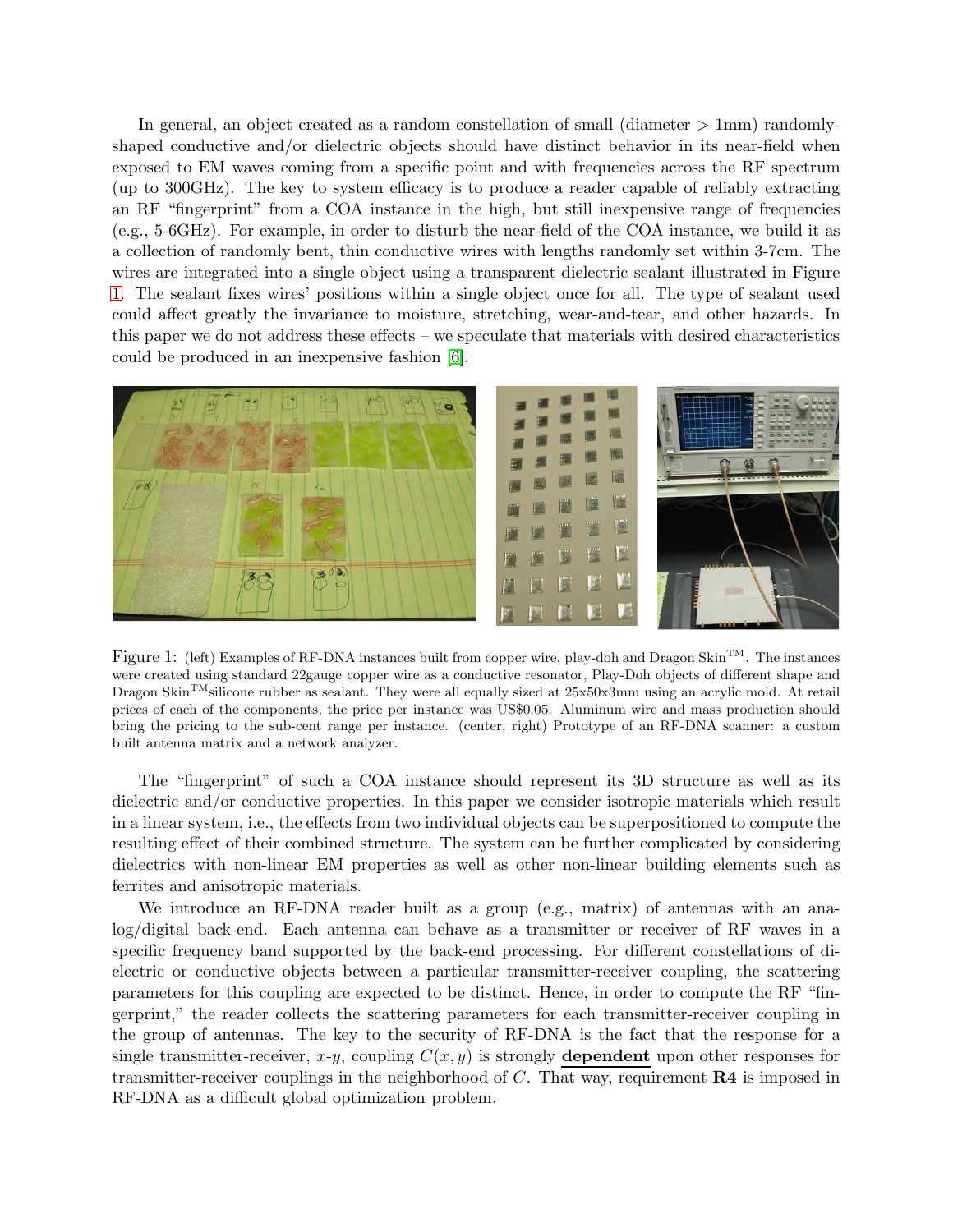We stress that reader's measurements represent EM effects that occur in the near-field of the transmitter, the COA instance, and the receiver; distances between any two objects are proportional to the wavelengths of interest. We observe EM effects in the near-field for several reasons:

- It is difficult to maliciously jam near-field communication.
- The reader can operate with extreme low-power, low-efficiency antenna designs.
- The variance of the EM field is relatively high in the near-field, causing better distinguishing characteristics. Far-field responses typically represent certain average characteristics of random discrete scatterers ([\[7\]](#page-11-6), Chapter §6), thus, such responses lose the ability to represent the scatterer's random structure.
- Computing the actual EM responses numerically is a difficult task. We consider two different computing tasks: the forward and the inverse design process. In the case of a forward design task, the geometry of the reader and the RF-DNA instance is known – the objective is to compute the resulting RF response, i.e., "fingerprint." In the inverse design problem, for a given "fingerprint" x and a known geometry of the reader, the goal is to construct a COA instance whose fingerprint is in the close proximity of x. In general, while all EM phenomena are analytically explained using the Maxwell equations, even fundamental problems such as computing responses from simple antennas with regular geometries, are notoriously intensive computational tasks with arguable accuracy [\[2,](#page-11-1) [8\]](#page-11-7).

We built a prototype RF-DNA scanner as a matrix of  $5x10$  antennas that measure the unique response "fingerprint" of an RF-DNA instance as a collection of transmission (e.g.,  $s_{2,1}$ -parameter) responses in the 5-6GHz frequency range for each transmitter-receiver coupling on the reader. RF-DNA instances were placed at about 0.5mm from the antenna matrix, i.e., in the near-field of the scanner. While the analog/digital back-end in our testbed was resolved using an expensive off-the-shelf network analyzer, we speculate that a custom reader could cost less than US\$100 if manufactured en masse. Figure [1](#page-2-0) illustrates the proposed RF-DNA scanner prototype.

### 1.3 Logistics

When creating an RF-DNA instance, the issuer digitally signs instance's EM response using traditional public-key cryptography. First, the "fingerprint" is scanned, digitized, and compressed into a fixed-length bit string f. Next, f is concatenated to the information t associated with the tag (e.g., product ID, expiration date, assigned value) to form a combined bit string  $w = f||t$ . One way to sign the resulting message w is to use the Bellare-Rogaway recipe, PSS-R  $[9]$ , for signing messages using RSA [\[10\]](#page-11-9) with message recovery. The resulting signature s as well as w are encoded directly onto the COA instance using existing technologies such as an RFID. Each COA instance is associated with an object whose authenticity the issuer wants to vouch. Once issued, an RF-DNA instance can be verified off-line by anyone using a reader that contains the corresponding public key of the issuer. In case the integrity test is successful, the original response "fingerprint" f and associated data g are extracted from  $w$ . The verifier proceeds to scan in-field the actual RF "fingerprint"  $f'$  of the attached instance, i.e., obtain a new reading of the instance's EM properties, and compare them with  $f$ . If the level of similarity between  $f$  and  $f'$  exceeds a pre-defined and statistically validated threshold  $\delta$ , the verifier declares the instance to be authentic and displays t. In all other cases, the reader concludes that the instance is not authentic. In order to counterfeit protected objects, the adversary needs to: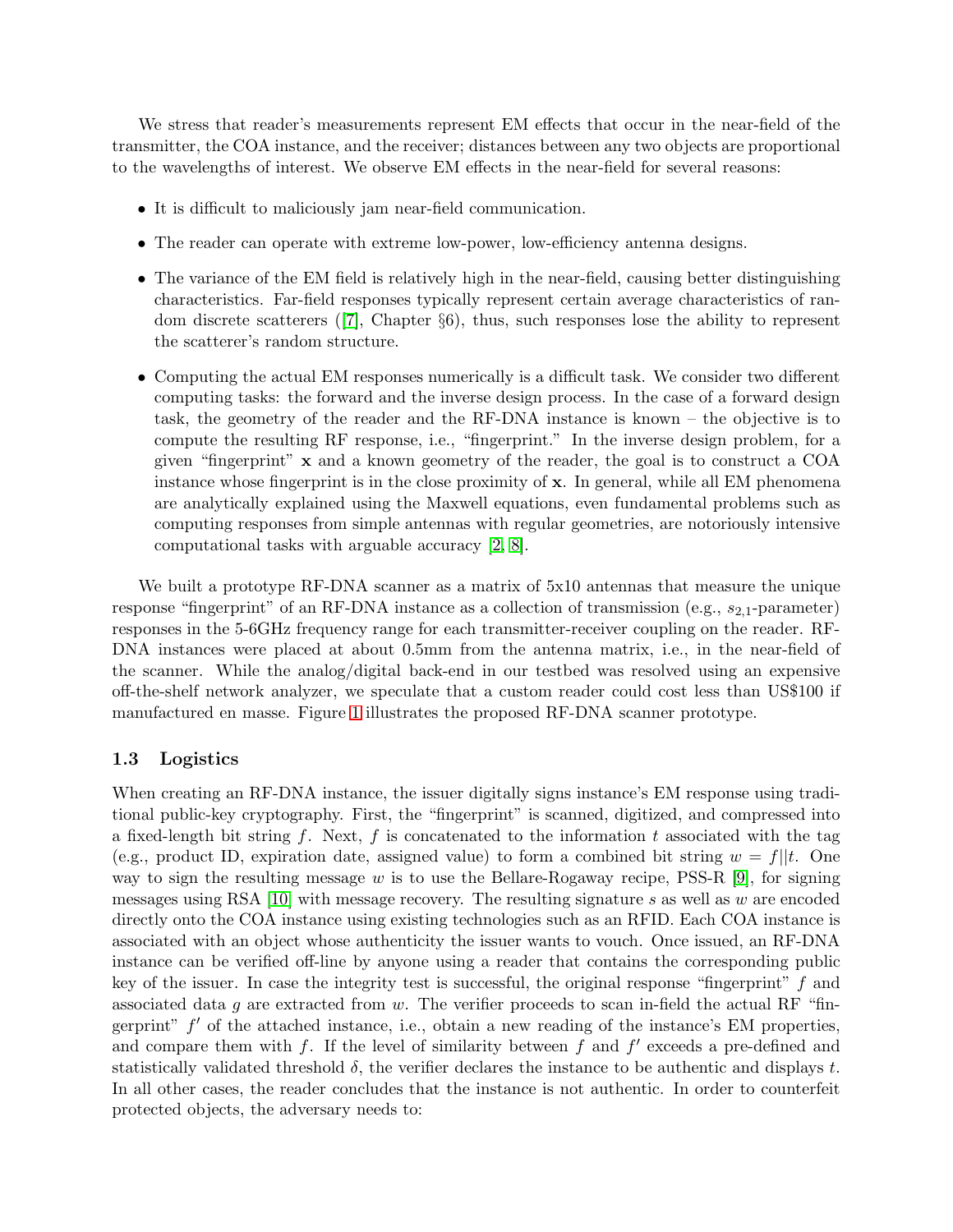- $(i)$  compute the private key of the issuer a task which can be made arbitrarily difficult by adjusting the key length of the used public-key crypto-system [\[10,](#page-11-9) [11,](#page-11-10) [12\]](#page-11-11), or
- $(ii)$  devise a manufacturing process that can exactly replicate an already signed COA instance a task which is not infeasible but requires certain expense by the malicious party – the forging cost dictates the value that a single COA instance can protect [\[13\]](#page-11-12), or
- (iii) misappropriate signed COA instances a responsibility of the organization that issues COA instances.

COA instances are generic "objects of value." They have a fully horizontal perspective of possible applications. The value that one COA instance represents, approximately equals the cost to forge this instance [\[13\]](#page-11-12). Inexpensive verification makes COAs particularly attractive for several traditional applications as well as for a myriad of new ones. Currency, checks, money orders, credit cards, license and product tags, warranties, receipts, endorsements, ownership documents, proofs of purchase/return, proof of repair, coupons, tickets, identity documents, visas, seals, tamper-evident hardware can all be produced using COAs. Note that the RF-DNA must be firmly attached to the associated object as an adversary may remove, substitute, or attach valid RF-DNAs at will. Most of these problems can be rectified by devaluing RF-DNAs at point of sales or by recording transactions on the RF-DNA itself. For example, a license tag may consist of two independently identifiable RF-DNA instances, where one is destroyed at purchase time to signal a sold product. The same procedure can be used to signal and/or value product's " $N^{th}$  owner."

One of the key features of RF-DNAs is that their "fingerprints" do not reveal their physical structure in a straightforward fashion. Practically, assume the application where credit cards are protected using RF-DNAs. Then, by accessing full credit card information from a merchant database (e.g., holder's name, card's number and expiration date, PIN code, and COA's "fingerprint"), it would be still difficult for the adversary to create a physical copy of the original credit card produced by the issuing bank. To complete the operation, the adversary would have to gain physical access to the original credit card and accurately scan its 3D structure (e.g., using X-rays or other 3D imaging systems). Finally, the adversary still faces the task of actually building the 3D object, a task that, we speculate, requires significant costs.

### 1.4 Related Work

In the 1970s Bauder and Simmons were the first to propose COAs created as sprayed epoxy on a two dimensional substrate for weapons verification purposes during The Cold War [\[1\]](#page-11-0). Several years later they proposed to use a collection of fibers randomly positioned in an object using a transparent gluing material which permanently fixes fibers' positioning [\[14\]](#page-11-13). Readout of the random structure of a fiber-based COA could be performed in numerous ways using the following fact: if one end of a fiber is illuminated, the other end will also glow. Bauder proposed fiber-based COAs for banknote protection - fibers in that proposal were fixed using a semi-transparent material such as paper [\[14\]](#page-11-13). To the best of our knowledge, only few efforts have followed the pioneering work by Bauder and Simmons. Church and Littman have worked on extraction of random opticalfiber patterns in the context of currency anti-counterfeiting [\[15,](#page-11-14) [16\]](#page-11-15). Pappu has created a class of physical one-way functions via speckle scattering [\[17,](#page-11-16) [18\]](#page-11-17). He has focused on Gabor wavelets to produce short digests of the natural randomness collected from an optical phenomenon. His Ph.D. thesis has a solid survey of the related but scarce work [\[17\]](#page-11-16). Recently, Kirovski evaluated a system for automatic verification of fiber-based COAs [\[13\]](#page-11-12). Finally, COAs in the EM domain have been proposed by several companies [\[19,](#page-12-0) [20,](#page-12-1) [21,](#page-12-2) [22,](#page-12-3) [23\]](#page-12-4), all of them aiming to detect COA's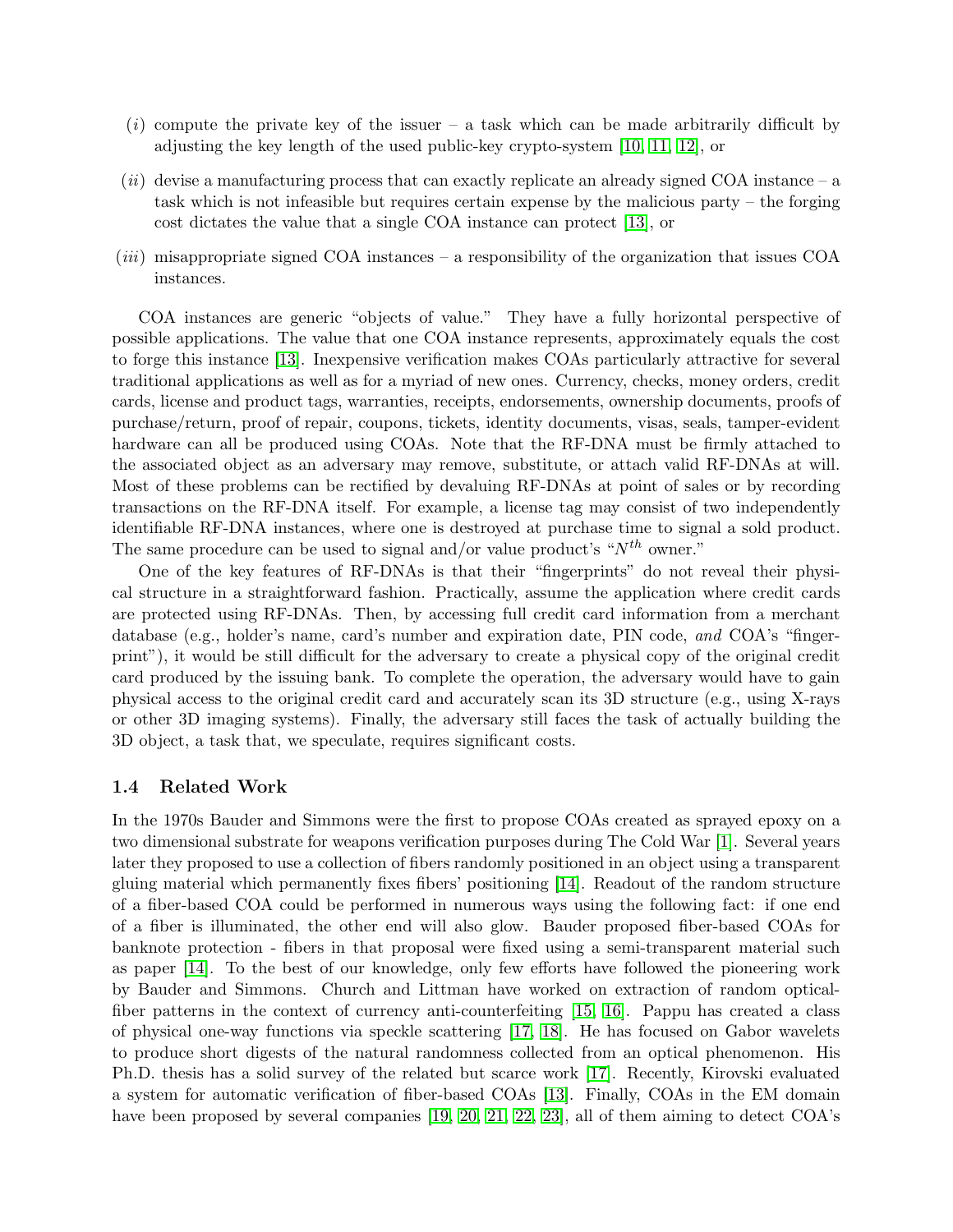random structure in the far-field. Such detection is prone to spoofing; in addition, such COAs can be relatively easily near-exactly replicated. Because the detection is taking place in the far-field, many of these systems operate in the "expensive" 60GHz frequency range.

The motivation for the research focus presented in this manuscript is complex. First, our RF-DNA designs force the counterfeiter to manufacture a given complex 3D structure and embed it in a soft or hard encapsulating sealant. The structures could be made from homogeneous liquids in certain scenarios. In both cases, the cost of near-exact replication of such COA instances is greatly raised. Second, since the readout of their random structure does not require a readerobject contact, RF-DNAs may be built with superior wear-and-tear properties. Next, as shown later in this manuscript, for a credit-card sized RF-DNA instance and a reader that operates in the 5-6GHz frequency subband, the entropy of the readout response from RF-DNAs easily tops several thousand bits making the likelihood of accidental collusion negligent. Finally, RF-DNAs are the first type of COA that satisfies the requirement R4 from Section [1.](#page-0-3)

### 2 The RF-DNA Scanner

In order to scan the EM features of an RF-DNA instance, we proposed a scanner designed to expose the subtle variances of near-field responses of these objects to RF waves in [\[24\]](#page-12-5). We introduced a scanner that consisted of a single antenna matrix, where each antenna was capable of operating both as a transmitter and a receiver. While scanning a COA instance, it is aligned to a fixed position with respect to the antenna matrix. The RF-DNA instance should have an absorbent and/or reflective background so that the environment behind the tag does not affect its RF response. When an RF wave initiated by one of the antennas hits the COA instance, its reflection and refraction is dependant upon the 3D positioning of the scatterers embedded in the RF-DNA. This creates a distinct RF response, in particular in the near-field, that can be received by any of the remaining antennas on the panel. Each receiver obtains a view of the RF-DNA from its own perspective. The total voltage  $V_n$  of a device or port equals the sum of the voltage input into a device  $V_n^+$  and the voltage received from a device  $V_n^-: V_n = V_n^+ + V_n^-$ . For two antennas under test, four specific s-parameters can be obtained for the two-port network. A matrix representation of the relationship between the voltage and the s-parameters is shown in Eqn[.1:](#page-5-0)

<span id="page-5-0"></span>
$$
\begin{bmatrix} V_1^- \\ V_2^- \end{bmatrix} = \begin{bmatrix} s_{1,1} & s_{1,2} \\ s_{2,1} & s_{2,2} \end{bmatrix} \begin{bmatrix} V_1^+ \\ V_2^+ \end{bmatrix} . \tag{1}
$$

For example, for a system with M antennas, one can measure M  $s_{1,1}$  and  $\binom{M}{2} s_{2,1}$  parameters. In order to enable this, each antenna is multiplexed to an analog/digital back-end capable of extracting the  $s_{2,1}$  parameter (i.e., insertion loss) for a particular antenna coupling. The actual design of the proposed RF-DNA scanner is identified in [\[24\]](#page-12-5). In mass production, we estimate that the price for this reader should be well below US\$100 [\[25\]](#page-12-6). Figure [1](#page-2-0) illustrates the manufactured prototype and the simulation setup.

# <span id="page-5-1"></span>3 Empirical Evaluation of "Fingerprint's" Uniqueness

Experimentally, we quantified system's sensitivity to slight misalignment and estimated the response entropy as perceived by the verifier. Fig[.2](#page-6-0) illustrates the set of antenna couplings active during each experiment. We considered  $(\bigstar)$  eight RF-DNAs with copper wire embedded in Dragon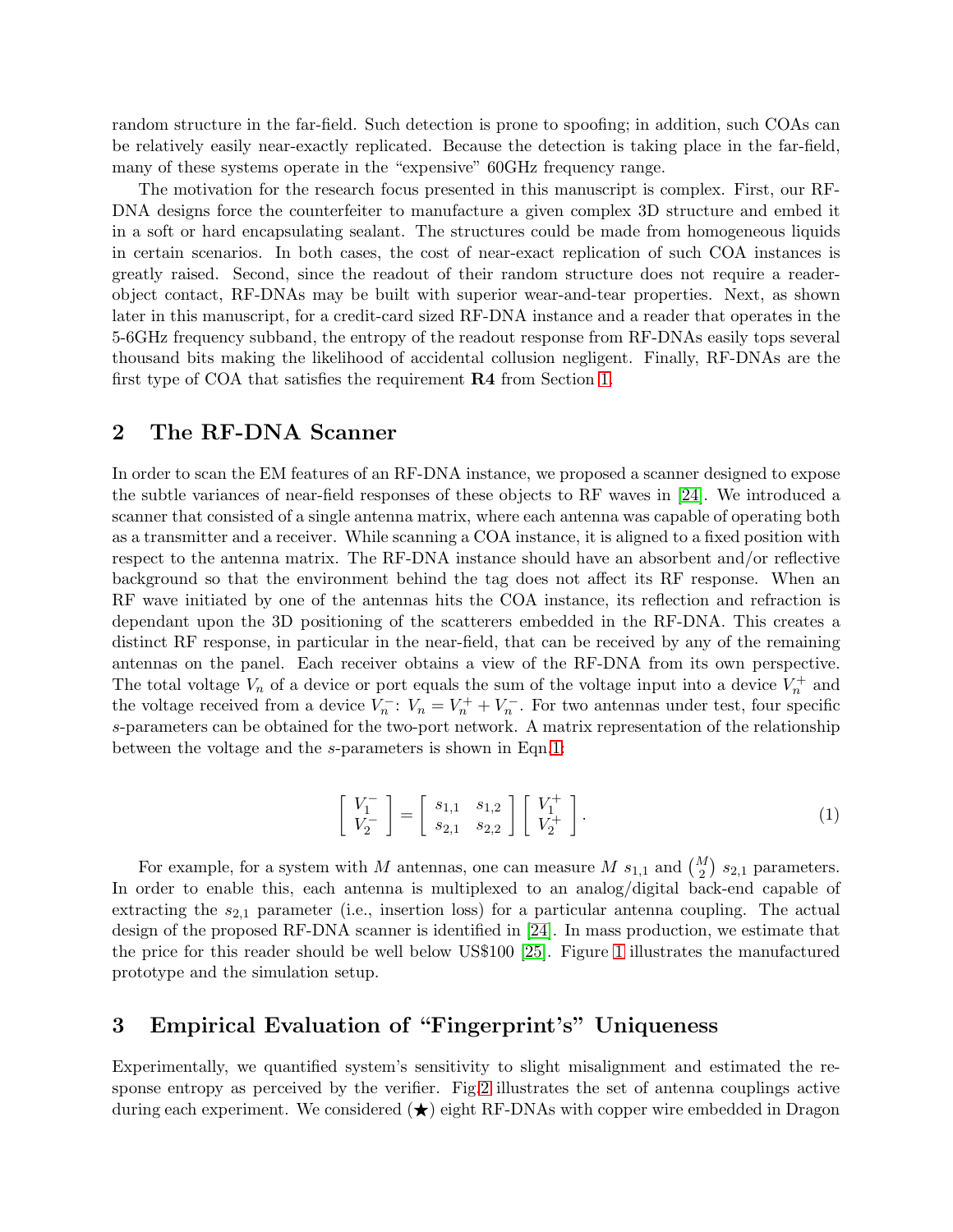

<span id="page-6-0"></span>Figure 2: (left) Experimental setup: misalignment sensitivity was tested by coupling antennas 1 and 5; entropy tests were conducted with 1 and 38 as transmitters and a range of other antennas as receivers. (center) Plot of the magnitude of  $s_{2,1}$  recorded for ten manual alignments of a single  $\star$ -instance. (right) For each  $\star$ -instance i, we illustrate all measured differential responses  $m_{2,1} \{i\}$ . The figures also depict the corresponding standard deviations.

Skin<sup>TM</sup>. First, we activated antennas 1 (T) and 5 (R) and placed one of the  $\star$ -instances over the scanner. We recorded its response and took additional 9 scans, each time by removing the instance completely from the scanner and then manually realigning it to approximately the same position as in the initial scan. Positioning precision was ∼ 1mm. The actual values and variance of the resulting readings for the magnitude  $m_{2,1}$  of the response  $s_{2,1}$ , are given in Fig[.2.](#page-6-0) The standard deviation of  $m_{2,1}$ ,  $\sigma_m$ , was lower than 0.5dB for response values as low as 20dB below the peak. In real-life scenarios, alignment can be achieved with precision better than 0.1mm; thus, we expect to have significantly lower alignment noise of  $\sigma_m < 0.2$ dB. Other major source of noise in the detector is manufacturing inaccuracy which may contribute additional 0.3dB [\[26\]](#page-12-7).

In the second set of experiments, we activated antennas 1 and 38 as transmitters and series of 14 and 8 coupled receiver antennas respectively, illustrated in Fig[.2.](#page-6-0) Thus, we had a total of 22 couplings, a small subset compared to the total of 1225 possible couplings. For each coupling  $(x, y)$ , we recorded the response of all  $\bigstar$ -instances within the  $f \in [5, 6]$ GHz range at 1601 equidistant frequencies. We computed the Euclidean distance  $d\{i, j\}(x, y) = ||m_{2,1}\{i\}(x, y) - m_{2,1}\{j\}(x, y)||$ for each  $i, j \in \{1...8\}, i \neq j$ . Then, we estimated the distribution of  $d\{i, j\}(x, y)$  for each  $(x, y)$ using a  $\chi^2$ -model and a maximum likelihood estimator. We denote the estimated probability distribution curves as:  $\int_a^b \gamma_{x,y}(t)dt = \Pr[E[d\{i,j\}(x,y)] \in [a,b]]$ . If we assume that reader's noise margin is 0.5dB, then for  $\delta_T = 32$ , we have a false negative error rate of  $\varepsilon_{FN} \ll 10^{-6}$ . Based on such  $\delta_T$ , we estimate the entropy of a single COA as perceived by our COA scanner as  $H =$  $-\log_2 \prod_{\forall (x,y)\in\mathcal{A}} \gamma_{x,y}(\delta_T)$ , where A is the set of all antenna couplings. For antenna couplings  $(a,b)$ that were not measured, we assumed  $\gamma_{x,y}$  such that the Euclidean distance between x and y was closest to the distance between a and b for the set  $\mathcal{A}'$  of all measured responses. Using this assumption, we estimated  $H > 50000$  bits only from the magnitude data. For brevity, we do not analyze phase data in this manuscript.

Estimate  $H$  is computed under the assumption that responses for distinct transmitter-receiver couplings are independent. This assumption is not true – as a matter of fact the core claim of security is related to the fact that distinct responses from antennas that are close are dependent. That is to force the adversary into a global optimization problem. On the other hand, it is difficult to create an analytic tool or a manufacturing procedure that can identify and explore the interresponse dependencies. Therefore  $H$  is, in a sense, relatively accurate estimate of how difficult is to design using a computer-aided design tool a given RF-DNA instance to the standards presented earlier in this section. As a central discussion, in the remainder of this paper we evaluate the difficulty of computing EM properties of objects as used in the RF-DNA system.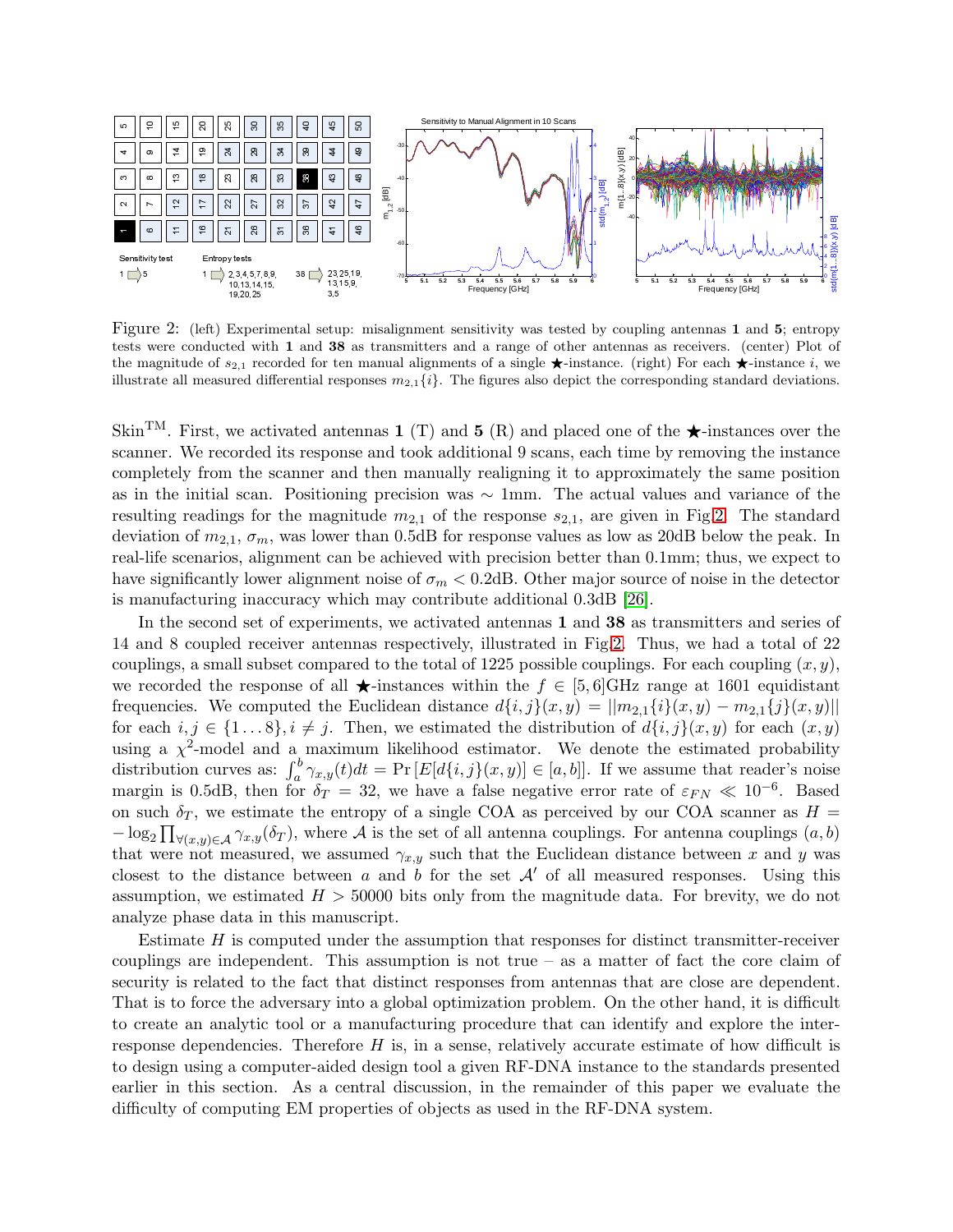**Definition 1 An RF "fingerprint"**  $\mathbf{x} \in \mathbb{C}^{F(\frac{M}{2})}$  of an RF-DNA consists of a set of complex  $s_{2,1}$ -parameters observed over a specific frequency band and collected for (a subset of or) all possible  $\binom{M}{2}$  antenna couplings using a reader with M antennas. Each analog  $s_{2,1}$ -parameter is sampled at F arbitrary frequencies and individually quantized using an arbitrary quantizer.

### 4 Attack Scenarios

<span id="page-7-0"></span>In this section, we evaluate the difficulty of counterfeiting RF-DNA instances. By assuming that the RF "fingerprint" is a complex vector  $f \in \mathbb{C}^N$ , we formulate the key problems as follows.

**Problem 1 Blind Analysis.** Given an RF "fingerprint"  $x$  of an authentic RF-DNA instance extracted using a known RF-DNA scanner, find a three-dimensional object S capable of producing an RF response  $\mathbf{x}'$  such that  $||\mathbf{x}' - \mathbf{x}|| < \delta_T$ , where the detection threshold  $\delta_T$  is a small scalar.

<span id="page-7-1"></span>Problem 2 Known-S Manufacturing. An additional requirement is to develop a manufacturing process that can produce S in large quantities at a relatively low price.

There are two layers of difficulty imposed upon the counterfeiter: a computational one (Pr[.1\)](#page-7-0) and a manufacturing one (Pr[.2\)](#page-7-1). RF-DNAs can be used in scenarios where either one or both challenges are used to protect a physical object. We approach the two problems separately. Under the assumption that manufacturing in 3D is a prohibitively expensive process, in this paper we focus on formalizing Pr[.1](#page-7-0) and establishing its difficulty. We start this discussion by reminding the reader that the likelihood of a false positive  $\varepsilon_{FP}$  is negligible (as seen from a simple prototype and the analysis in Section [3\)](#page-5-1) and that an elaborate search process is required to produce S.

### 4.1 Forward Design

In this subsection, we review the process of simulating the effect of an RF-DNA in the presence of EM waves. This procedure is important as it represents a direct step in the inverse design process. We refer the reader to review the basic concepts in EM theory in Appendix A. To the best of the knowledge of the authors, providing analytical or numerical solutions to Maxwell's equations is not a simple task in particular when field values are computed in the near-field of the scatterers. Within the scope of the application (most research in the field targets radar, medical imaging, communication, and geophysics applications), the existing techniques focus on either analytically simplifying the Maxwell equations via approximations for a particular constrained application and then solving the approximations numerically or numerically solving the generic Maxwell equations for isotropic materials [\[27\]](#page-12-8). Analytical approximation techniques are typically used in constrained scenarios with relatively poor results for general cases. For example one of the focuses is on approximating rough surfaces with a Gaussian distribution and computing the first and second order statistics of the exerted EM far-field [\[28,](#page-12-9) [29,](#page-12-10) [2,](#page-11-1) [7,](#page-11-6) [30\]](#page-12-11). For an arbitrary field setup, one likely must revert to a numerical EM field solver. In the remainder of this subsection, we review the speed and accuracy of the most efficient numerical approaches.

Here, the objective is to compute the Maxwell equations for isotropic dielectric materials:

<span id="page-7-2"></span>
$$
\nabla \times \mathbf{H} = \frac{1}{c} \frac{\partial \mathbf{D}}{\partial t} + \frac{4\pi}{c} \mathbf{j}, \quad \nabla \times \mathbf{E} + \frac{1}{c} \frac{\partial \mathbf{B}}{\partial t} = 0, \quad \mathbf{B} = \mu \mathbf{H}, \quad \mathbf{D} = \varepsilon \mathbf{E}
$$
 (2)

in free space/time, where  $\bf{E}$  and  $\bf{H}$  represent the electric and magnetic field density, respectively, c is speed of light in vacuum, j denotes electric current density, and  $\varepsilon$  and  $\mu$  are dielectric permittivity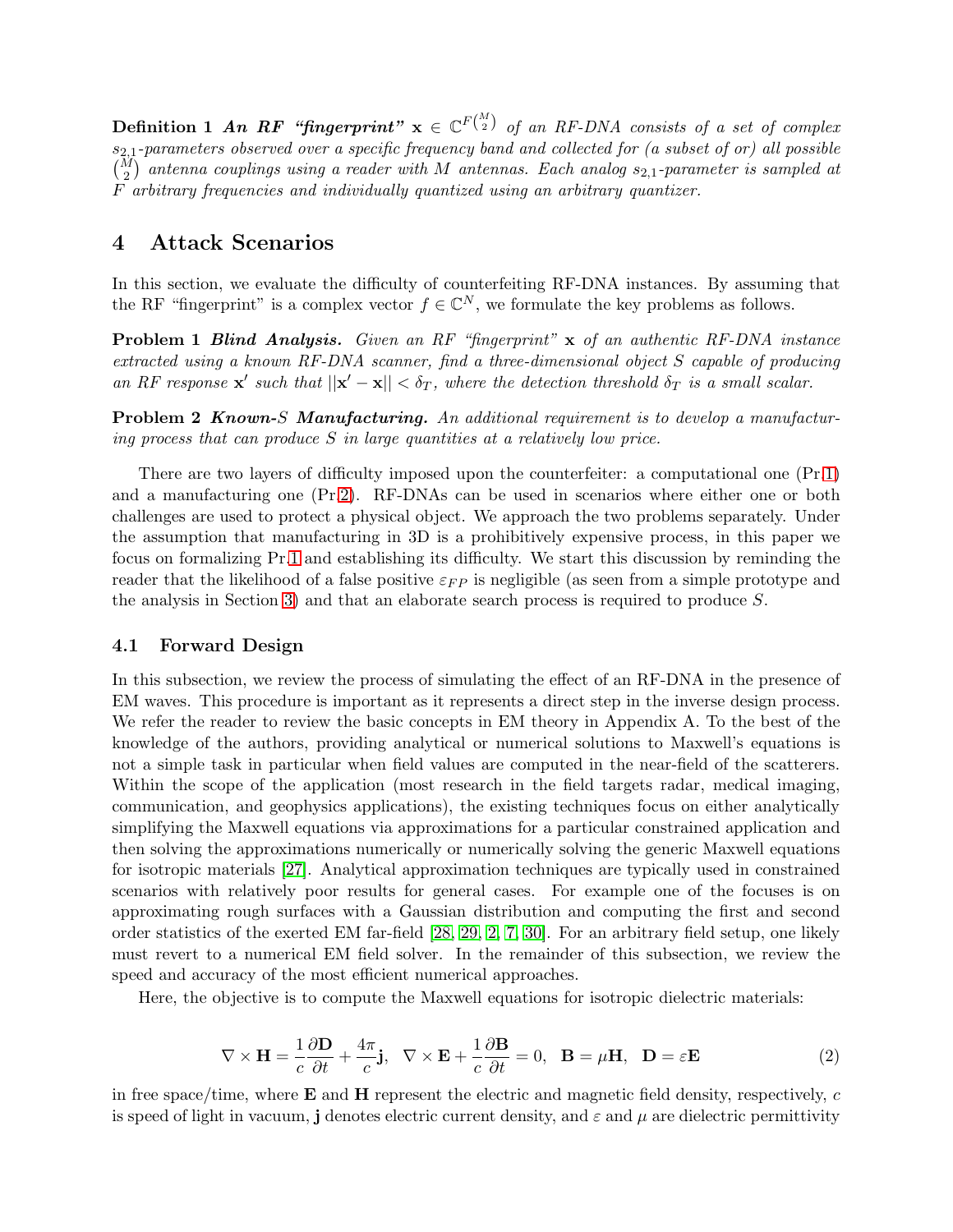and magnetic permeability, respectively. In material media, the response to the excitation produced by these fields is described by the electric displacement D and the magnetic flux density B.

Traditional approach to fast and accurate simulation of Eqns[.2](#page-7-2) is to: first, convert Eqns[.2](#page-7-2) into the frequency domain, discretize the free space into  $K = K_x \times K_y \times K_z$  small volumetric units, and rewrite Eqns[.2](#page-7-2) in the form of partial differential equations to create a system of linear equations  $\mathbb{A}_{q} = \mathbf{b}$ , where q is a vector of 3K elements that represent the values of the EM fields in each unit per dimension, vector b represents the source of EM activity, and matrix A represents the field equations for each cell. This matrix is large and sparse. The solution to the system of linear equations fulfills the objective of the simulation. EM solvers usually are chosen for a specific performance feature-set: speed, accuracy, stability, and memory.

Speed. There are numerous methodologies used for finding solutions to partial differential equations such as: Finite-Difference Time-Domain (FDTD) [\[27,](#page-12-8) [31\]](#page-12-12), Finite Element Method (FEM) [\[32,](#page-12-13) [33\]](#page-12-14), Method of Moments (MOM) [\[34\]](#page-12-15), and the Finite Integration Technique (FIT) [\[35\]](#page-12-16). Commercial simulators typically offer several solvers as they usually offer distinct advantages for certain problem specifications [\[36\]](#page-12-17). In general, the computational complexity for most techniques is linked to their accuracy; accurate methodologies are typically superlinear:  $\mathcal{O}(K \log K)$  for improved MOM, FIT, and FEM [\[37\]](#page-12-18) and  $\mathcal{O}(K^{1.33})$  for FDTD [\[38\]](#page-12-19), where K equals the number of unknown variables, i.e., discrete elements (typically, simple volumetric unit cubes or other polyhedrons) used to model the simulated EM environment. Due to the overall simplicity of programming FDTD approaches, they are preferred in certain cases over the other asymptotically more efficient techniques. Although most of the pareto-point solvers offer advantages, their performance as generic field solvers is often within one order of magnitude for equivalent level of accuracy [\[8\]](#page-11-7). Modern methods is a result of several decades of research in electromagnetism and numerical analysis.

Accuracy. Besides speed, another important feature of EM solvers is their accuracy versus measurements on systems manufactured according to simulated specifications. Here it is important to notice that there exists vast amount of literature as all published designs are typically supported with characteristics obtained via simulation and manufacturing/measurement. An example of the substantial discrepancy in accuracy and performance of modern field solvers can be observed in a recent comparison study of six state-of-the-art solvers [\[8\]](#page-11-7). For a relatively simple semi-2D structure, a vivaldi antenna with an operating frequency at  $f_0 = 4.5 \text{GHz}$ , modeled with approximately  $K \approx$  $10^5$  discrete elements, individual simulation results for the  $s_{2,1}$ -parameter in the 3-7GHz band, differed up to 12dB with additional substantial differences with respect to actual measurements of the physical implementation of the structure. Interestingly, the results among different solvers for the same antenna specification differed on the average for  $3d\vec{B}$  in the neighborhood of  $f_0$ . The fastest program in the suite returned its results after approximately one hour on a 800MHz Pentium processor. We expect to see noise of about 0.5dB in the RF-DNA scanner when reading the same RF-DNA instance using different instances of the same scanner design.

Let's consider one of the fastest practical methodologies that solve  $E$  and  $H$  fields via systems of partial differential equations, the FDTD [\[27\]](#page-12-8). The equations are solved in a leap-frog manner; the electric field is solved at a given instant in time, then the magnetic field is solved at the next instant, and the process is iterated. In FDTD, unknowns represent small volumetric cells. As we are interested in sub-wavelength effects, in order to achieve a desired level of accuracy of 1dB, we mesh the space using cubic cells  $(\Delta x)^3$  with sides of at most  $\Delta x \leq \lambda/2000$  [\[27,](#page-12-8) [39\]](#page-12-20), where wavelength  $\lambda > 0.05$ m for the considered range of 5-6GHz. Hence, the model of an RF-DNA object sized at  $50 \text{mm} \times 25 \text{mm} \times 2 \text{mm}$  and placed on our reader, should result in a mesh of  $K > 10^8$  unknowns. In order to achieve numerical stability of simulation, most variants must choose the time step  $\Delta t$ during the numerical analysis according to the Courant-Friedrich-Levy condition  $\Delta t \leq \Delta x \sqrt{3}/c$ ,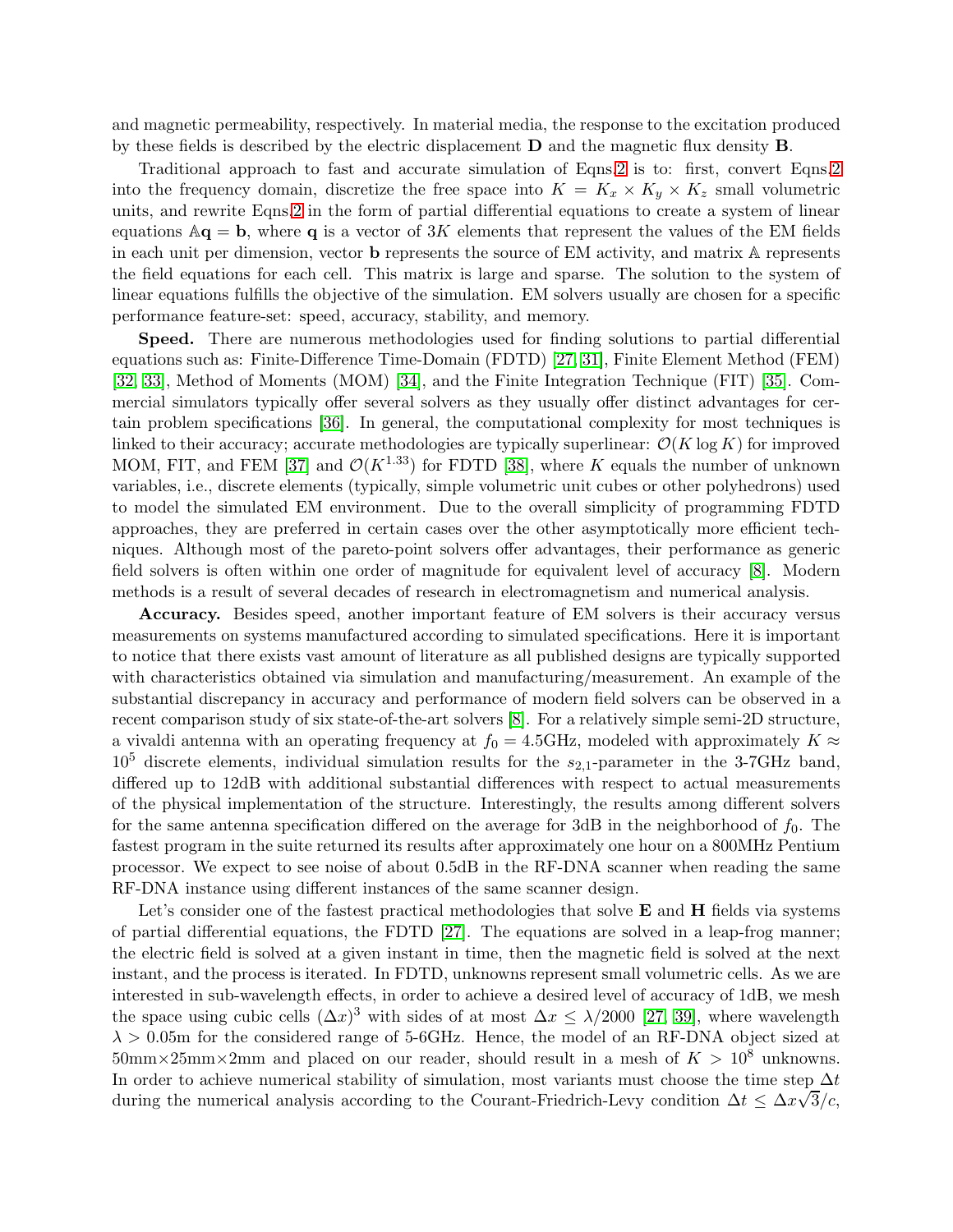where c is the fastest speed of light across all considered media and  $\Delta x \sqrt{3}$  is the longest straight path in the considered cell unit. In order to achieve relative accuracy, the basic step of the numeric analysis is repeated C times where typically  $10^6 > C > 10^4$  for the frequency range of interest (5-6GHz). Note that there exist certain variants of FDTD that are unconditionally stable (3D ADI-FDTD, [\[40\]](#page-12-21)), however require more processing to achieve the same level of accuracy [\[39\]](#page-12-20).

In summary, the memory requirements of current computing systems as well as their processing power have impacted that some of the largest EM simulations today are on the order of  $K = 10^{7}$ unknowns providing results that typically are several dB off from the same parameters obtained via high-precision manufacturing and measurements. It is difficult to formally analyze simulation errors for most solvers in the generic case, thus, we do not evaluate the computational complexity (in the traditional sense) for the task to simulate a scanning of an RF-DNA instance for a desired level of accuracy  $(\ll 0.5d)$  – from most modern studies, we speculate that accurate forward simulation (better than 0.5dB per sample of the "fingerprint") of proposed RF-DNAs is not feasible.

The key to the efficacy of our system is to build RF-DNA objects such that they are relatively small but exhibit distinct and strong variance of transmission parameters when placed between two antennas (one in transmitting mode and one in receiving mode). In this paper, we explore resonators; however other phenomena could significantly and profoundly affect transmission such as randomly shaped and positioned metamaterials<sup>[4](#page-9-0)</sup>  $[41, 42]$  $[41, 42]$  or discrete dielectric and ferromagnetic scatterers [\[7\]](#page-11-6). Ultimately, by combining scatterers with different properties, it is more difficult to find accurate approximations that can accelerate a field solver.

### 4.2 Inverse Design

Even if the adversary could accurately solve the forward design process, she would still have to search within the solution space  $H$  (see Section [3\)](#page-5-1) in order to solve Pr[.1.](#page-7-0) One naïve strategy is that the adversary must launch a localized search process for an RF-DNA instance which visually corresponds to authentic instances (three-dimensional object of fixed dimensions such as a credit card) and which satisfies the constraints posed in Pr[.1.](#page-7-0)

This inverse problem is actually well known in several research fields, in particular medical imaging (electroencephalography – EEG) and geophysics research. In general, the problem is considered to be ill-posed (term introduced by Hadamard in 1902 – a problem whose solution does not exist or it is not unique or it is not stable under perturbations on data). In general, the objective in this problem is to detect scatterers given a particular dataset obtained via EM probing. In EEG research, substantial efforts have been targeted towards identifying the number of probes that are required to identify the unique solution (electrical activity in the brain) that produces the observed EM signals [\[43\]](#page-12-24). From that perspective, it is important in our system that the number of antenna couplings is sufficient to represent the 3D structure of an RF-DNA instance. Techniques that succeed in relatively inaccurate solutions to inverse problems combine the forward and inverse design step and iterate it numerous times. A survey of such schemes is presented in [\[44,](#page-12-25) [45\]](#page-12-26) – in summary, best known systems achieve to solve some ill-defined inverse problems with prior knowledge of solution structure for  $K \approx 10^3$  in substantial amount of time. As formal analysis of such methodologies is not provided, we conjecture that solving Pr[.1](#page-7-0) is a task which is well beyond reach of modern inverse design tools. A topic of further research is to understand the ill-posedness of Pr[.1.](#page-7-0)

<span id="page-9-0"></span><sup>4</sup>Materials that exhibit negative index of refraction.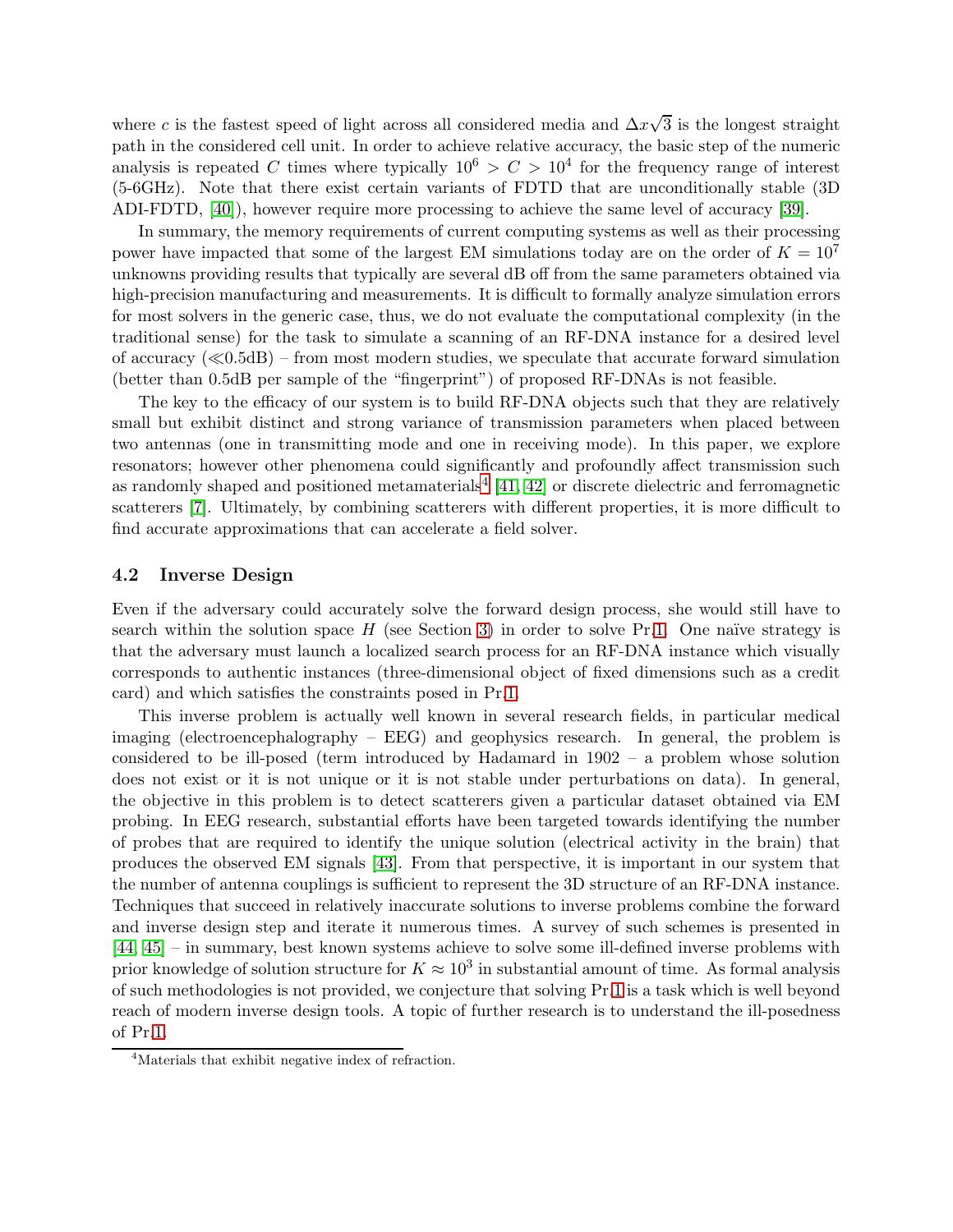#### 4.3 Superpositioning

The adversary can use the fact that the system is linear [\[26\]](#page-12-7) and try to obtain a desired "fingerprint" x by combining atomic objects with known, simulated "fingerprints." A simple RF-DNA instance X that consists of two separate non-overlapping atomic objects  $X_1$  and  $X_2$ , satisfies the following property:  $f(X) = f(X_1) + f(X_2)$ , where function f returns the "fingerprint" of its argument. Note that two different atomic objects can have the same geometric shape; however, their responses will be different with high likelihood if these shapes are positioned at distinct locations relative to the RF-DNA scanner. The goal of the adversary is to design a large set of  $m$  atomic objects  $\mathbb{X} = \{X_1, \ldots, X_m\}$  and simulate  $f(X_1), \ldots, f(X_m)$ . Then, the adversary would launch a search over X in order to find a subset  $\mathbb{Y} \subset \mathbb{X}$  of non-overlapping shapes such that:

<span id="page-10-0"></span>
$$
\left\| \sum_{X_i \in \mathbb{Y}} f(X_i) - f \right\| < \delta_T \tag{3}
$$

and that the composition of all objects in Y is contained in the volume of a single RF-DNA instance.

Although seemingly attractive, this approach has several associated difficulties. First, while performing the summation in Eqn[.3,](#page-10-0) the error accumulates. Thus, a necessary condition for the attack is that the average simulation-manufacturing error is smaller than  $0.5dB/|\mathbb{Y}|$ . Next, assuming that such an error can be achieved, it is questionable whether a solution to Eqn[.3](#page-10-0) can be found based upon X only. While at least one solution to this problem certainly exists (e.g., the authentic RF-DNA), searching over non-overlapping shapes in X may not yield necessarily a viable solution.

Superpositioning is likely to be effective only using a non-overlapping set of parametric canonical atomic objects. We define a parametric canonical atomic object as an atomic object such that it arbitrarily affects (based upon a set of parameters) only a narrow frequency band of the response for a single antenna coupling and has negligible effect on all other bands of this coupling as well as any other antenna coupling. An additional requirement is that all considered canonical atomic objects are non-overlapping. The design of such objects is not straightforward, however, if successful, it would significantly simplify this attack.

### 4.4 Dimensionality Reduction

One trivial simplification of  $Pr.1$  $Pr.1$  is to search for X that has reduced dimensionality. As manufacturing of 2D or layered 2D objects is typically inexpensive, by solving the reduced problem, one can achieve the overall goal using constrained resources. Here we stress that the sealant used in creating COA instances should be transparent. Thus, the person verifying an RF-DNA instance can always visually inspect its structure. Existence of a metallic 3D structure and absence of a 2D object with dimensions similar to instance's dimensions, signals a potentially authentic instance. In order to fool such a simple verifier, the adversary must construct the 2D object using transparent material with the same optical refraction properties as the sealant and conductor-like RF properties. Also the adversary must find a way to mimic the visuals of metallic 3D structures without introducing significant additional RF effects. To the best of our knowledge, we believe that such a task is difficult with modern materials but do not exclude its importance both computationally and from the perspective of manufacturing. Needless to mention, improved hardware verifiers could be deployed to detect a 2D COA instance in case such attacks become viable.

In summary, all mentioned attacks rely on the accuracy of field solvers – a feature that is difficult to achieve with modern numerical analysis methods in timely manner. While the problem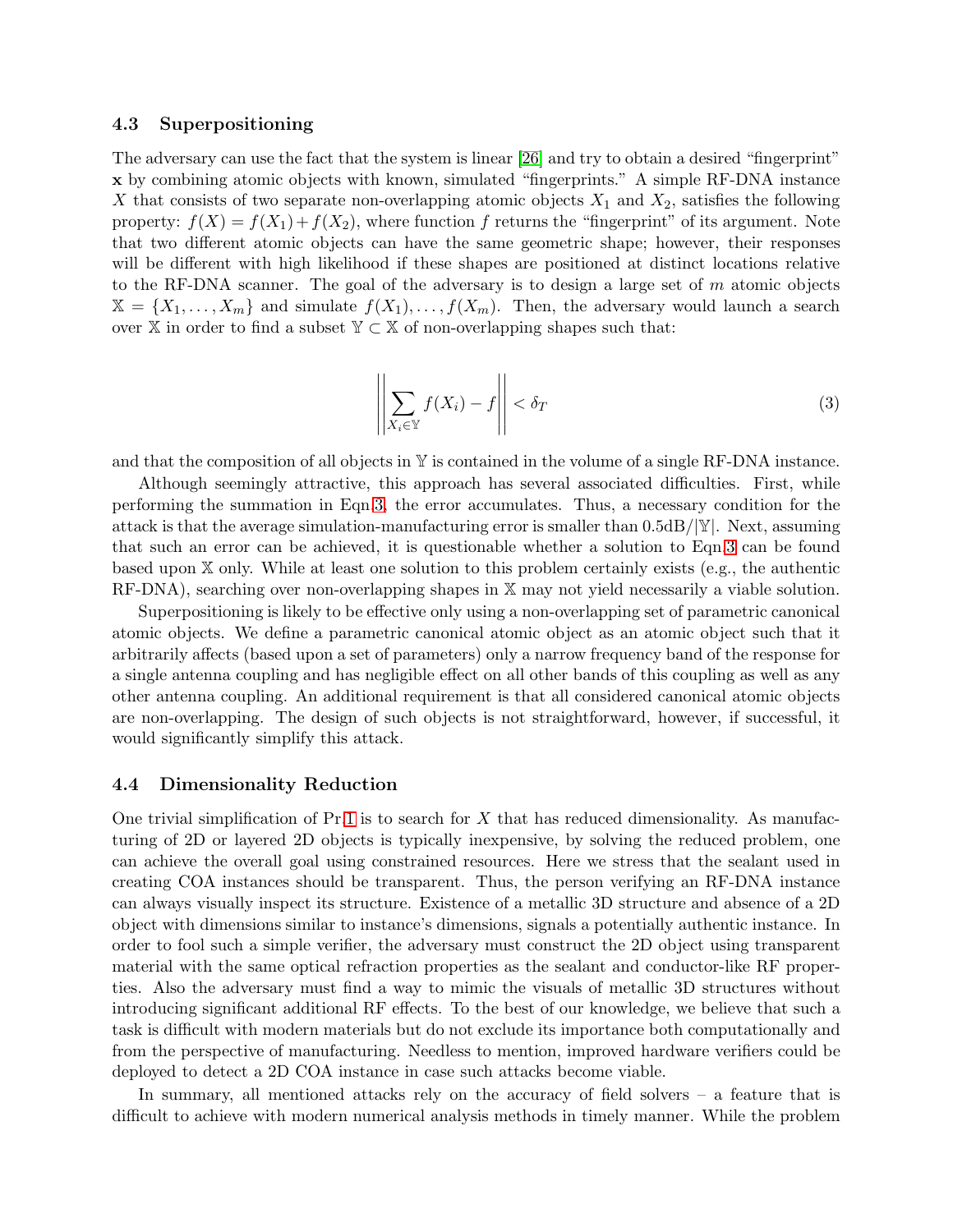is easily defined (Pr[.1\)](#page-7-0), as opposed to traditional cryptographic procedures [\[46\]](#page-12-27), its computational complexity is difficult to address in formalities standard to computer science (e.g.,  $\mathcal{O}(t)$ ) because of the result accuracy required from the EM solver. For most modern EM solvers these complexities are known to be exceptionally high however they have never been formalized to a level that could state a current formal computational bound  $\mathcal{O}(n)$  on Pr[.1.](#page-7-0) Thus, here we conjecture the inherent difficulty to solve Pr[.1,](#page-7-0) and pose an open problem to all related research communities.

### 5 Summary

In this paper, we have proposed the first system for manufacturing and verification of certificates of authenticity which exhibit their random behavior in the EM near-field. A peculiar feature of our system, not exhibited in previous proposals, is the conjectured difficulty of creating a COA instance that produces a specific response. We demonstrated a working prototype of the system that has helped us estimate system performance from the perspective of response repetitiveness and entropy. Finally, we pointed out to several important attack scenarios that are difficult to undertake with modern simulation and manufacturing capabilities.

# <span id="page-11-0"></span>References

- <span id="page-11-1"></span>[1] D.W. Bauder. Personal Communication.
- <span id="page-11-2"></span>[2] L. Tsang, et al. Scattering of Electromagnetic Waves. Wiley Interscience, 2000 & 2001.
- <span id="page-11-3"></span>[3] P.P. Ewald. Ann. der Physik, Vol.49, 1-56, 1915.
- <span id="page-11-4"></span>[4] C.W. Oseen. Uber die Wechrelwirkung zwischen zwei elektrischen Dipolen und uber die Drehung der Polarisationsebene in Kristallen und Flussigkeiten. Ann. der Physik, Vol.48; pp.1-56, 1915.
- <span id="page-11-5"></span>[5] E. Wolf. A generalized extinction theorem and its role in scattering theory. Coherence and Quantum Optics, L. Mandel and E. Wolf (eds.), Plenum, New York, 1973.
- <span id="page-11-6"></span>[6] P.S. Neelakanta. Handbook of Electromagnetic Materials. CRC Press, Boca Raton, FL, USA, 1995.
- <span id="page-11-7"></span>[7] L. Tsang, et al. Theory of Microwave Remote Sensing. Wiley-Interscience, New York, 1985.
- <span id="page-11-8"></span>[8] Microwave Engineering Europe. CAD benchmark. October 2000 – February 2001. Available on-line at: http://i.cmpnet.com/edtn/europe/mwee/pdf/CAD.pdf
- <span id="page-11-9"></span>[9] M. Bellare and P. Rogaway. The exact security of digital signatures how to sign with RSA and Rabin. EURO-CRYPT, pp.399–414, 1996.
- <span id="page-11-10"></span>[10] R.L. Rivest, et al. A method for obtaining digital signatures and public-key cryptosystems. Communications of the ACM, vol.21, no.2, pp.120–126, 1978.
- <span id="page-11-11"></span>[11] ANSI X9.62-1998. Public Key Cryptography for the Financial Services Industry: The Elliptic Curve Digital Signature Algorithm (ECDSA), 1998.
- <span id="page-11-12"></span>[12] IEEE 1363-2000: Standard Specifications For Public Key Cryptography, 2000.
- <span id="page-11-13"></span>[13] D. Kirovski. Toward An Automated Verification of Certificates of Authenticity. ACM Electronic Commerce, pp.160–9, 2004.
- <span id="page-11-14"></span>[14] D.W. Bauder. An Anti-Counterfeiting Concept for Currency Systems. Research report PTK-11990. Sandia National Labs. Albuquerque, NM, 1983.
- <span id="page-11-15"></span>[15] S. Church and D. Littman. Machine reading of Visual Counterfeit Deterrent Features and Summary of US Research, 1980-90. Four Nation Group on Advanced Counterfeit Deterrence, Canada, 1991.
- <span id="page-11-16"></span>[16] Commission on Engineering and Technical Systems (CETS). Counterfeit Deterrent Features for the Next-Generation Currency Design. The National Academic Press, 1993.
- <span id="page-11-17"></span>[17] R. Pappu. Physical One-Way Functions. Ph.D. Thesis, MIT, 2001.
- [18] R. Pappu, et al. Physical One-Way Functions. Science, Vol.297, no.5589, pp.2026–30, 2002.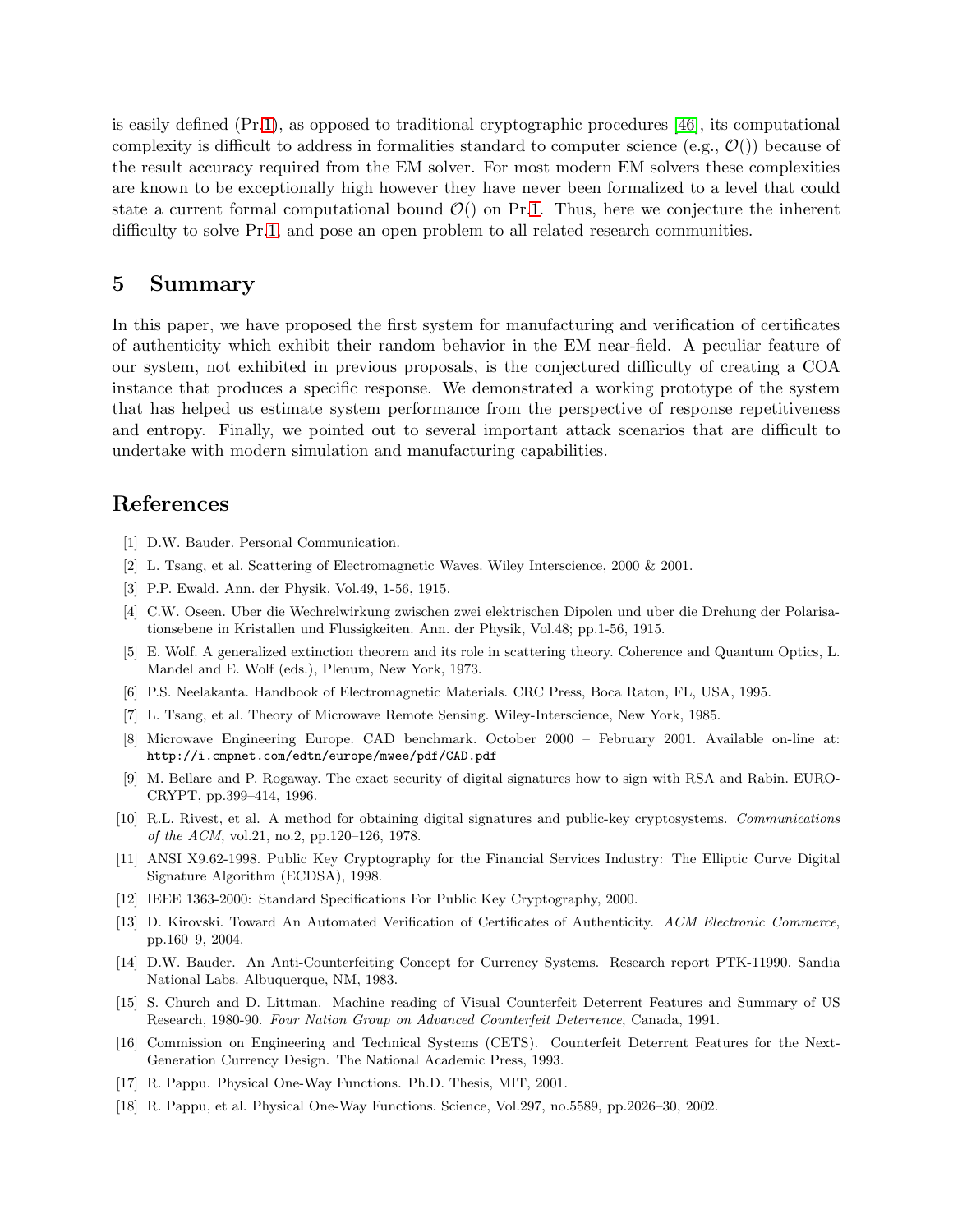- <span id="page-12-1"></span><span id="page-12-0"></span>[19] J. Collins. RFID Fibers for Secure Applications. RFID Journal, 2004. Available on-line at: http://www.rfidjournal.com/ article/articleview/845/1/14.
- <span id="page-12-2"></span>[20] CrossID, Inc. Firewall Protection for Paper Documents. Available on-line at: http://www.rfidjournal.com/article/ articleview/790/1/44.
- <span id="page-12-3"></span>[21] Inkode, Inc. Available on-line at: http://www.inkode.com.
- <span id="page-12-4"></span>[22] Creo, Inc. Available on-line at: http://www.creo.com.
- <span id="page-12-5"></span>[23] RF SAW, Inc. Available on-line at: http://www.rfsaw.com/ tech.html
- <span id="page-12-6"></span>[24] G. DeJean and D. Kirovski. Radio Frequency Certificates of Authenticity. IEEE Antenna and Propagation Symposium, 2006.
- <span id="page-12-7"></span>[25] MetaGeek, Inc. WiSpy. Available on-line at: http://www.metageek.net.
- <span id="page-12-8"></span>[26] M. Tentzeris. Personal communication, 2006.
- <span id="page-12-9"></span>[27] K. Yee. Numerical solution of inital boundary value problems involving maxwell's equations in isotropic media. IEEE Transactions on Antennas and Propagation, Vol.14, no.3, pp.302–307, 1966.
- <span id="page-12-10"></span>[28] M. Born and E. Wolf. Principles of Optics: Electromagnetic Theory of Propagation, Interference and Diffraction of Light. Pergamon Press, Oxford, 1975.
- <span id="page-12-11"></span>[29] M. Nieto-Vesperinas. Scattering and Diffraction in Physical Optics. John Wiley & Sons, Inc., New York, 1991.
- <span id="page-12-12"></span>[30] S.K. Cho. Electromagnetic scattering. Springer-Verlag, New York, 1990.
- <span id="page-12-13"></span>[31] A. Taflove and S.C. Hagness. Computational Electrodynamics: The Finite-Difference Time-Domain Method. Artech House Publishers, 2005.
- <span id="page-12-14"></span>[32] P. Monk. Finite Element Methods for Maxwell's Equations. Clarendon Press, 2003.
- <span id="page-12-15"></span>[33] Ansoft Corp. HFSS: 3D EM Solver. Available on-line at: http://www.ansoft.com/products/hf/hfss/new.cfm.
- <span id="page-12-16"></span>[34] R.F. Harrington. Field Computation by Moment Methods. Wiley-IEEE Press, 1990.
- <span id="page-12-17"></span>[35] M. Clemens and T. Weiland. Discrete electromagnetism with the finite integration technique. Electromagnetics Research, pp.65-87, 2001.
- <span id="page-12-18"></span>[36] CST Corp. Microwave Studio. Available on-line at: http://www.cst.de/Content/Products/MWS/Solvers.aspx.
- <span id="page-12-19"></span>[37] P. Xu and L. Tsang. Scattering by rough surface using a hybrid technique combining the multilevel UV method with the sparse matrix canonical grid method. Radio Science, Vol.40, 2005.
- <span id="page-12-20"></span>[38] W.C. Chew. Waves and Fields in Inhomogenous Media. Wiley-IEEE Press, 1999.
- <span id="page-12-21"></span>[39] S.G. Garcia, et al. On the Accuracy of the ADI-FDTD Method. IEEE Antennas and Wireless Propagation Letters, Vol.1, No.1, pp.31–4, 2002.
- [40] T. Namiki. 3-D ADIFDTD MethodUnconditionally Stable Time-Domain Algorithm for Solving Full Vector Maxwells Equations. IEEE Transactions on Microwave Theory and Techniques, Vol.48, no.10, pp.1743–47, 2000.
- <span id="page-12-23"></span><span id="page-12-22"></span>[41] G. Veselago, Sov. Phys. Usp. 10, 509, 1968.
- <span id="page-12-24"></span>[42] R.A. Shelby, et al., Science 292, 77 (2001).
- <span id="page-12-25"></span>[43] C.M. Michel, et al. EEG source imaging. Clinical Neurophysiology, Vol.115, (no.10), pp.2195–222, 2004.
- <span id="page-12-26"></span>[44] E. Haber, et al. Inversion of 3D electromagnetic data in frequency and time domain using an inexact all-at-once approach. Geophysics, Vol.69, (no.5), pp.1216–1228, 2004.
- <span id="page-12-27"></span>[45] D.B. Avdeev. Three-dimensional electromagnetic modelling and inversion: from theory to application. Surveys in Geophysics, Vol.26, pp.767–799, 2005.
- [46] A.J. Menezes, et al. Handbook of Applied Cryptography. CRC Press, 1996.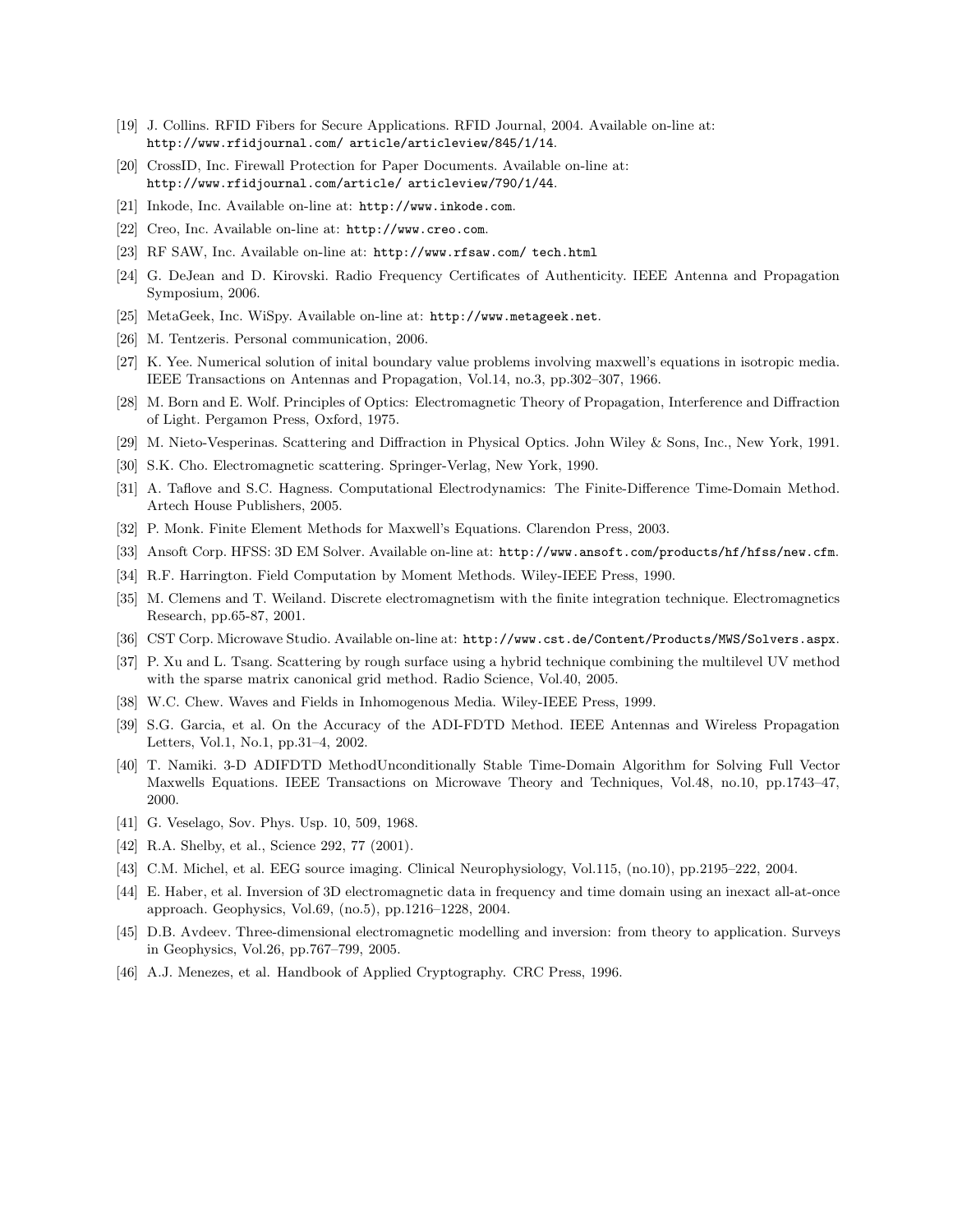# Appendix A

In general, electromagnetic fields are characterized by their electric and magnetic field intensity: E and H, respectively. In material media, the response to the excitation produced by these fields is described by the electric displacement  **and the magnetic flux density**  $**B**$ **. The interaction between** these variables is described using the Maxwell's equations:

<span id="page-13-0"></span>
$$
\nabla \times \mathbf{H} = \frac{1}{c} \frac{\partial \mathbf{D}}{\partial t} + \frac{4\pi}{c} \mathbf{j}
$$
  
\n
$$
\nabla \times \mathbf{E} + \frac{1}{c} \frac{\partial \mathbf{B}}{\partial t} = 0
$$
  
\n
$$
\nabla \cdot \mathbf{D} = 4\pi \rho
$$
  
\n
$$
\nabla \cdot \mathbf{B} = 0,
$$
  
\n(4)

where c is speed of light in vacuum, and j and  $\rho$  denote electric current density and charge density, respectively. For most media, we have linear relationships:



<span id="page-13-4"></span>Figure 3: Illustration of the main variables in Eqn[.10-13.](#page-14-0)

<span id="page-13-1"></span>
$$
\mathbf{D} = \mathbf{E} + 4\pi \mathbf{P} = \varepsilon \mathbf{E}, \mathbf{B} = \mathbf{H} + 4\pi \mathbf{M} = \mu \mathbf{H}, \mathbf{j} = \sigma \mathbf{E},
$$
\n(5)

where  $\varepsilon$ ,  $\mu$ , and  $\sigma$  are dielectric permittivity, magnetic permeability, and material's specific conductivity, respectively, and  $P$  and  $M$  are the polarization and magnetization vectors respectively. From the curls in Eqns[.4](#page-13-0) and [5,](#page-13-1) one can derive the equations that model propagation of a monochromatic (time-dependency factor  $\exp(i\omega t)$ ) electromagnetic wave:

<span id="page-13-2"></span>
$$
\mathbf{F}_e = \nabla \times \nabla \times \mathbf{E} - k^2 \mathbf{E}
$$
  
= 
$$
-4\pi \left[ \frac{ik}{c} \mathbf{j} + k^2 \mathbf{P} + ik \nabla \times \mathbf{M} \right]
$$
 (6)

$$
\mathbf{F}_m = \nabla \times \nabla \times \mathbf{H} - k^2 \mathbf{H}
$$
  
=  $4\pi \left[ \frac{1}{c} \nabla \times \mathbf{j} - ik \nabla \times \mathbf{P} + k^2 \mathbf{M} \right],$  (7)

where  $k = \frac{\omega}{c}$  $\frac{\omega}{c}$  is the wavenumber. Eqns[.6](#page-13-2) and [7](#page-13-2) fully describe electromagnetic waves in 3D space – however, commonly another form is used for simulation of scattering based upon the Ewald-Oseen extinction theorem<sup>[5](#page-13-3)</sup> [\[3,](#page-11-2) [4\]](#page-11-3). We consider a material medium occupying a volume V limited

<span id="page-13-3"></span> $5$ This theorem was derived later from the Maxwell equations in [\[5\]](#page-11-4).